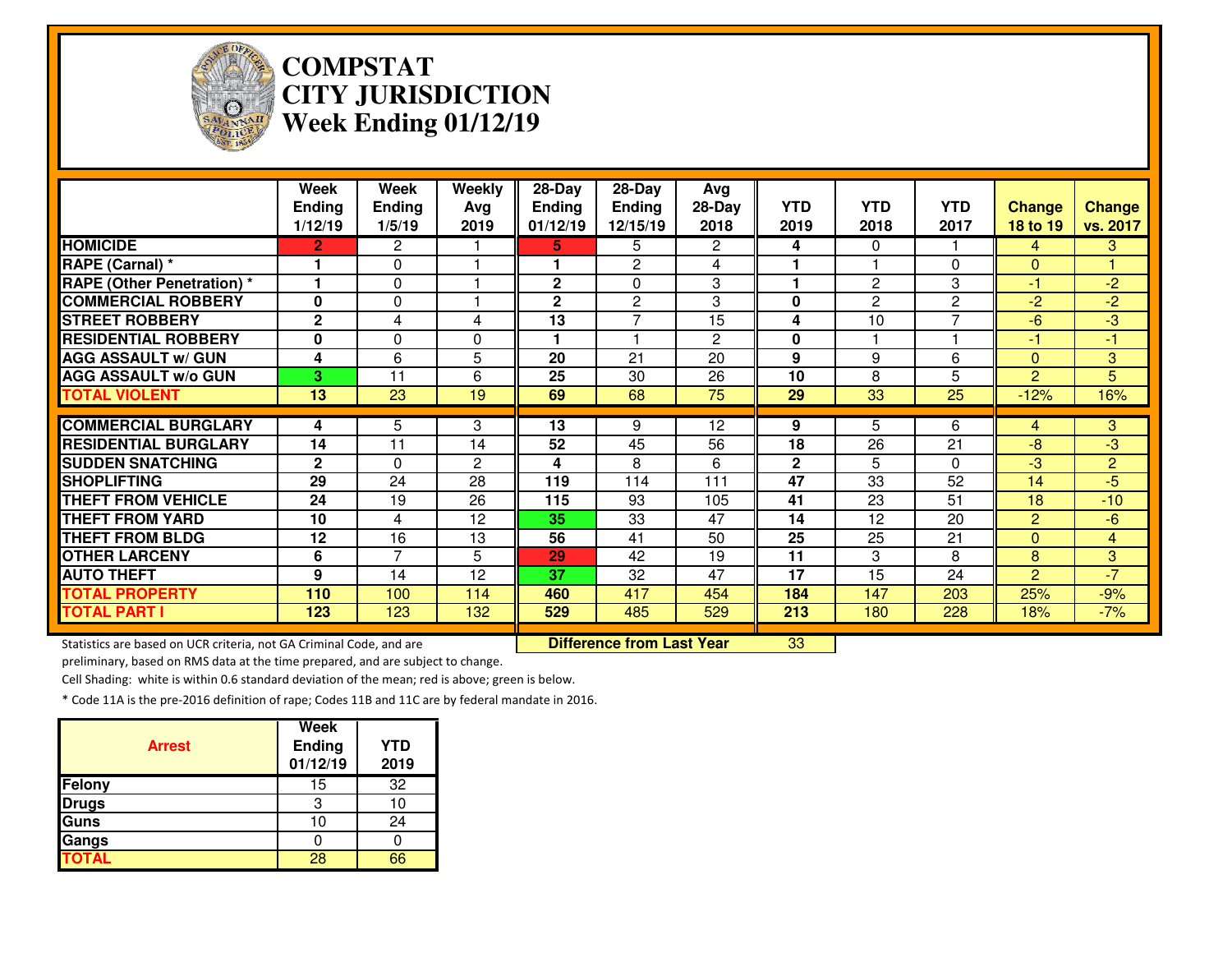

#### **COMPSTATNORTH PRECINCTWeek Ending 01/12/19**

**PRECINCT COMMANDER:**

**CAPT. CARY HILL**



|                                   | Week<br><b>Ending</b><br>1/12/19 | Week<br><b>Ending</b><br>1/5/19 | Weekly<br>Avg<br>2018   | 28-Day<br>Ending<br>1/12/19 | $28$ -Day<br>Ending<br>12/15/18 | Avg<br>$28-Day$<br>2018 | <b>YTD</b><br>2019 | <b>YTD</b><br>2018 | <b>YTD</b><br>2017 | <b>Change</b><br>18 to 19 | <b>Change</b><br>vs. 2017 |
|-----------------------------------|----------------------------------|---------------------------------|-------------------------|-----------------------------|---------------------------------|-------------------------|--------------------|--------------------|--------------------|---------------------------|---------------------------|
| <b>HOMICIDE</b>                   |                                  | $\mathbf{0}$                    | $\mathbf{0}$            |                             |                                 | 0                       | 1                  | 0                  | $\Omega$           |                           |                           |
| RAPE (Carnal) *                   | $\mathbf 0$                      | 0                               | $\Omega$                | 0                           | $\Omega$                        |                         | $\bf{0}$           | 0                  | $\Omega$           | $\Omega$                  | $\mathbf{0}$              |
| <b>RAPE (Other Penetration) *</b> | $\bf{0}$                         | 0                               | 0                       | $\bf{0}$                    | $\Omega$                        | $\Omega$                | 0                  | 0                  | $\Omega$           | $\Omega$                  | $\mathbf{0}$              |
| <b>COMMERCIAL ROBBERY</b>         | $\mathbf 0$                      | 0                               | 0                       | 0                           | $\Omega$                        | $\Omega$                | $\mathbf 0$        | 0                  | $\Omega$           | $\Omega$                  | $\mathbf{0}$              |
| <b>STREET ROBBERY</b>             |                                  |                                 |                         | 6                           | 3                               | 5                       | $\mathbf 2$        | 4                  | 6                  | $-2$                      | $-4$                      |
| <b>RESIDENTIAL ROBBERY</b>        | $\bf{0}$                         | 0                               | 0                       | 0                           | $\Omega$                        | $\Omega$                | 0                  | 0                  | $\Omega$           | $\Omega$                  | $\mathbf{0}$              |
| <b>AGG ASSAULT W/ GUN</b>         | $\bf{0}$                         | $\mathbf{2}$                    | $\overline{\mathbf{1}}$ | 4                           | 4                               | 5                       | 1                  | $\overline{c}$     | $\overline{2}$     | -1                        | $-1$                      |
| <b>AGG ASSAULT w/o GUN</b>        | 4                                |                                 | $\mathbf{2}$            | 5.                          | 9                               | 8                       | $\mathbf{2}$       | $\overline{c}$     | 3                  | $\Omega$                  | $-1$                      |
| <b>TOTAL VIOLENT</b>              | 3                                | $\overline{4}$                  | 5                       | $\overline{16}$             | $\overline{17}$                 | $\overline{20}$         | 6                  | 8                  | 11                 | $-25%$                    | $-45%$                    |
|                                   |                                  |                                 |                         |                             |                                 |                         |                    |                    |                    |                           |                           |
| <b>COMMERCIAL BURGLARY</b>        | $\mathbf{2}$                     | $\mathbf{2}$                    |                         | 5                           | 3                               | 3                       | 4                  |                    | 3                  | 3                         |                           |
| <b>RESIDENTIAL BURGLARY</b>       | 3                                |                                 |                         | 6                           | 3                               | 6                       | 4                  | 4                  | $\overline{c}$     | $\Omega$                  | $\overline{2}$            |
| <b>SUDDEN SNATCHING</b>           |                                  | $\Omega$                        |                         |                             | 3                               | 2                       | 1                  | 2                  | 0                  | -1                        |                           |
| <b>SHOPLIFTING</b>                | 6                                | 0                               | 4                       | 14                          | $1\overline{5}$                 | 18                      | 6                  | 5                  | $\overline{7}$     |                           | -1                        |
| <b>THEFT FROM VEHICLE</b>         | 3                                | 3                               | 6                       | 32                          | 23                              | 23                      | 6                  | 3                  | 12                 | 3                         | $-6$                      |
| <b>THEFT FROM YARD</b>            | 5                                |                                 | 3                       | 8                           | 10                              | 13                      | 6                  | 3                  | 9                  | 3                         | -3                        |
| <b>THEFT FROM BLDG</b>            | 3                                | 3                               | 3                       | 12                          | 8                               | 14                      | 5                  | 8                  | 5                  | $-3$                      | $\mathbf{0}$              |
| <b>OTHER LARCENY</b>              | $\mathbf{2}$                     | 0                               |                         | 8                           | 13                              | 6                       | $\mathbf{2}$       | $\overline{c}$     | $\overline{c}$     | $\Omega$                  | $\mathbf{0}$              |
| <b>AUTO THEFT</b>                 | $\bf{0}$                         | 3                               | 3                       | 6                           | 9                               | 10                      | 1                  | 3                  | 6                  | $-2$                      | $-5$                      |
| <b>TOTAL PROPERTY</b>             | 25                               | 13                              | 23                      | 92                          | 87                              | 94                      | 35                 | 31                 | 46                 | 13%                       | $-24%$                    |
| <b>TOTAL PART I</b>               | 28                               | 17                              | 28                      | 108                         | 104                             | 114                     | 41                 | 39                 | 57                 | 5%                        | $-28%$                    |

Statistics are based on UCR criteria, not GA Criminal Code, and are

Difference from Last Year 2

preliminary, based on RMS data at the time prepared, and are subject to change.

Cell Shading: white is within 0.6 standard deviation of the mean; red is above; green is below.

| <b>Arrests</b> | <b>Week</b><br>Ending<br>01/12/19 | <b>YTD</b><br>2019 |
|----------------|-----------------------------------|--------------------|
| Felony         |                                   | IΔ                 |
| <b>Guns</b>    |                                   | З                  |
| <b>Drugs</b>   | 2                                 | っ                  |
| Gangs          |                                   |                    |
| <b>TOTAL</b>   |                                   |                    |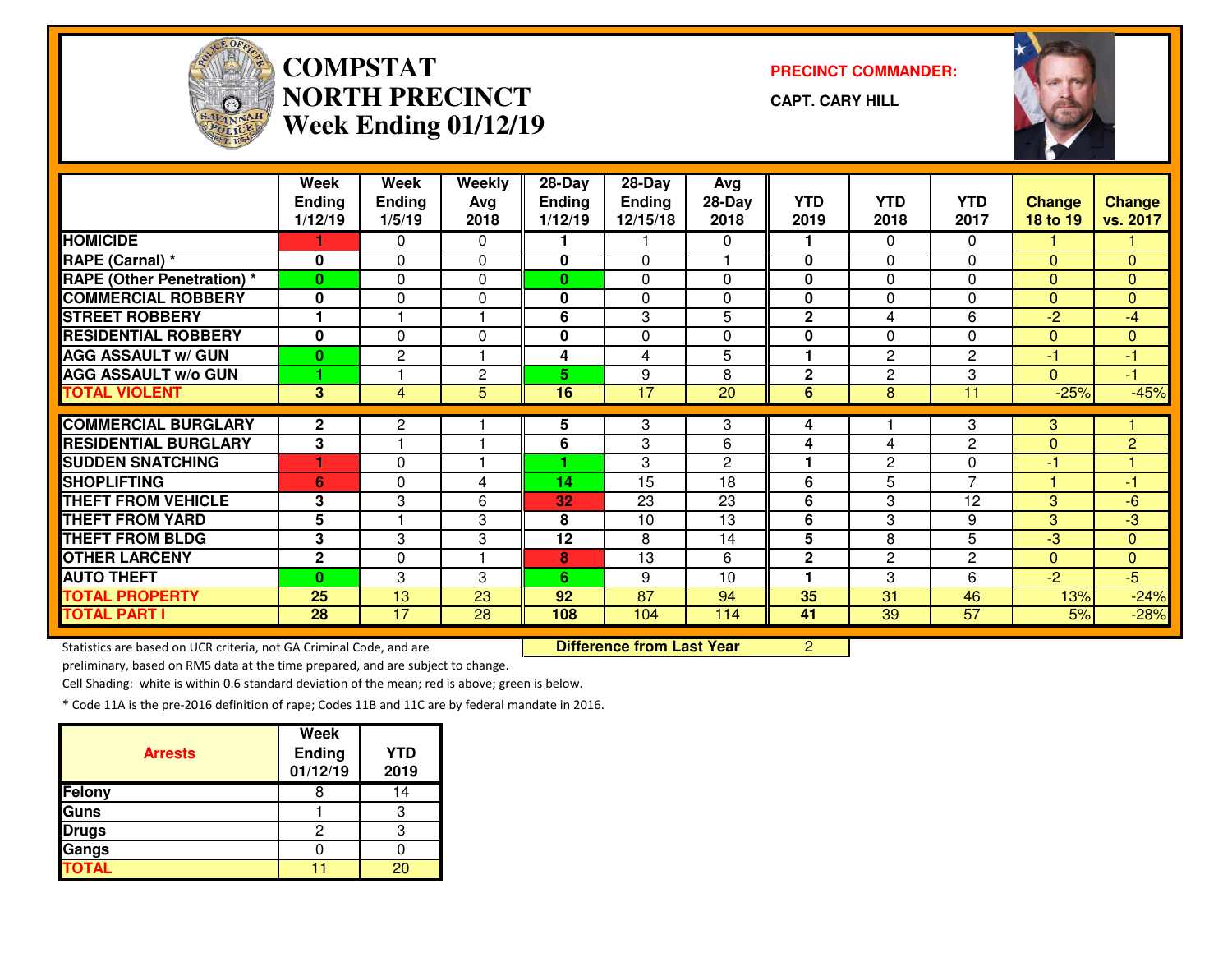

### **COMPSTAT PRECINCT COMMANDER: CENTRAL PRECINCTWeek Ending 01/12/19**

**CAPT. BEN HERRON**



|                                   | Week           | Week           | Weekly         | 28-Day          | 28-Day      | Avg            |                |                |                |                |                |
|-----------------------------------|----------------|----------------|----------------|-----------------|-------------|----------------|----------------|----------------|----------------|----------------|----------------|
|                                   | <b>Ending</b>  | <b>Ending</b>  | Avg            | <b>Ending</b>   | Ending      | 28-Day         | <b>YTD</b>     | <b>YTD</b>     | <b>YTD</b>     | <b>Change</b>  | <b>Change</b>  |
|                                   | 1/12/19        | 1/5/19         | 2018           | 1/12/19         | 12/15/18    | 2018           | 2019           | 2018           | 2017           | 18 to 19       | vs. 2017       |
| <b>HOMICIDE</b>                   | $\bf{0}$       |                | $\mathbf{0}$   |                 | 4           |                |                | 0              | $\Omega$       |                |                |
| RAPE (Carnal) *                   | $\bf{0}$       | 0              | $\Omega$       | 0               | 0           |                | $\bf{0}$       | 0              | $\Omega$       | $\Omega$       | $\mathbf{0}$   |
| <b>RAPE (Other Penetration) *</b> |                | $\Omega$       | $\Omega$       | $\mathbf{2}$    | 0           |                |                |                | $\overline{2}$ | $\Omega$       | -1             |
| <b>COMMERCIAL ROBBERY</b>         | $\bf{0}$       | 0              | 0              | 0               |             |                | 0              | 0              | $\Omega$       | $\Omega$       | $\mathbf{0}$   |
| <b>STREET ROBBERY</b>             |                | $\mathbf{2}$   |                | 4               | 3           | 5              | $\mathbf 2$    | 4              |                | $-2$           |                |
| <b>RESIDENTIAL ROBBERY</b>        | $\bf{0}$       | 0              | $\Omega$       | $\bf{0}$        | $\mathbf 0$ |                | $\bf{0}$       | 0              | 0              | $\mathbf{0}$   | $\mathbf{0}$   |
| <b>AGG ASSAULT w/ GUN</b>         | $\mathbf{2}$   | 3              | $\overline{c}$ | 9               |             | $\overline{7}$ | 5              | $\overline{c}$ |                | 3              | $\overline{4}$ |
| <b>AGG ASSAULT w/o GUN</b>        |                | 5              | $\overline{c}$ | 9               | 13          | $\overline{7}$ | $\mathbf 2$    | 3              | 0              | $-1$           | $\overline{2}$ |
| <b>TOTAL VIOLENT</b>              | 5 <sup>5</sup> | 11             | 5              | $\overline{25}$ | 22          | 22             | 11             | 10             | 4              | 10%            | 175%           |
|                                   |                |                |                |                 |             |                |                |                |                |                |                |
| <b>COMMERCIAL BURGLARY</b>        | 0              | 0              |                | $\mathbf{2}$    | 0           | 3              | 0              |                | $\overline{c}$ | -1             | $-2$           |
| <b>RESIDENTIAL BURGLARY</b>       | 3              | $\overline{c}$ | 4              | 13              | 10          | 15             | 4              | 5              | 8              | $-1$           | -4             |
| <b>ISUDDEN SNATCHING</b>          | $\mathbf 0$    | $\Omega$       | $\Omega$       | 0               | 3           |                | $\bf{0}$       |                | $\Omega$       | $-1$           | $\mathbf{0}$   |
| <b>SHOPLIFTING</b>                | $\overline{2}$ | 6              | 4              | 15              | 12          | 17             | 6              | 6              | 11             | $\Omega$       | -5             |
| <b>THEFT FROM VEHICLE</b>         | 4              |                | $\overline{7}$ | 16              | 20          | 26             | 4              | 7              | 13             | -3             | -9             |
| <b>THEFT FROM YARD</b>            | $\mathbf{2}$   | 3              | 4              | 13              | 12          | 16             | $5\phantom{1}$ | 5              | 6              | $\Omega$       | -1             |
| <b>THEFT FROM BLDG</b>            | 4              | 4              | 3              | 15              | 9           | 13             | $\overline{7}$ | 9              | 4              | $-2$           | 3              |
| <b>OTHER LARCENY</b>              | 4              | 5              |                | 15              | 13          | 5              | $\overline{7}$ | 0              | $\overline{2}$ | $\overline{7}$ | 5              |
| <b>AUTO THEFT</b>                 | $\overline{2}$ | 6              | 4              | 8               | 14          | 14             | 5              | 4              | 4              |                |                |
| <b>TOTAL PROPERTY</b>             | 21             | 27             | 27             | 97              | 93          | 109            | 38             | 38             | 50             | 0%             | $-24%$         |
| <b>TOTAL PART I</b>               | 26             | 38             | 33             | 122             | 115         | 131            | 49             | 48             | 54             | 2%             | $-9%$          |

Statistics are based on UCR criteria, not GA Criminal Code, and are

**Difference from Last Year** 

preliminary, based on RMS data at the time prepared, and are subject to change.

Cell Shading: white is within 0.6 standard deviation of the mean; red is above; green is below.

| <b>Arrests</b> | Week<br><b>Ending</b><br>1/12/19 | YTD<br>2019 |
|----------------|----------------------------------|-------------|
| Felony         |                                  |             |
| <b>Drugs</b>   |                                  | 2           |
| Guns           |                                  |             |
| Gangs          |                                  |             |
| <b>TOTAL</b>   |                                  | 16          |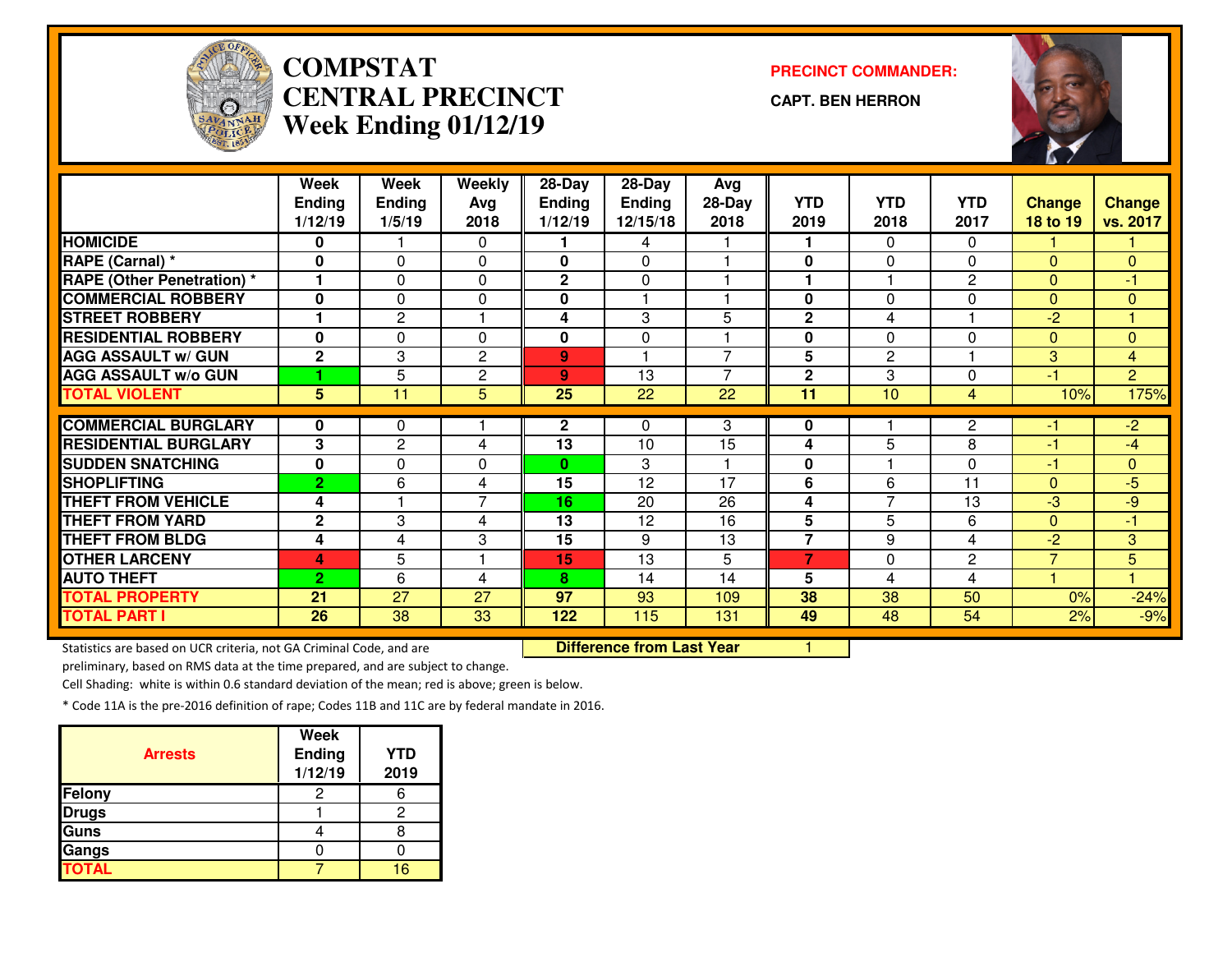

## **COMPSTAT PRECINCT COMMANDER: SOUTH PRECINCTWeek Ending 01/12/19**

**CAPT. MICHELLE HALFORD**



|                                   | Week<br><b>Ending</b><br>1/12/19 | <b>Week</b><br>Ending<br>1/5/19 | Weekly<br>Avg<br>2018 | 28-Day<br><b>Ending</b><br>1/12/19 | 28-Day<br><b>Ending</b><br>12/15/18 | Avg<br>28-Day<br>2018 | <b>YTD</b><br>2019 | <b>YTD</b><br>2018 | <b>YTD</b><br>2017 | <b>Change</b><br>18 to 19 | <b>Change</b><br>vs. 2017 |
|-----------------------------------|----------------------------------|---------------------------------|-----------------------|------------------------------------|-------------------------------------|-----------------------|--------------------|--------------------|--------------------|---------------------------|---------------------------|
| <b>HOMICIDE</b>                   |                                  |                                 | $\Omega$              | $\overline{2}$                     | 0                                   | 0                     | $\mathbf{2}$       | $\Omega$           | $\mathbf{0}$       | $\overline{2}$            | $\mathbf{2}$              |
| RAPE (Carnal) *                   | 0                                | $\Omega$                        | $\Omega$              | 0                                  | $\mathbf{2}$                        |                       | 0                  | $\Omega$           | $\Omega$           | $\Omega$                  | $\mathbf{0}$              |
| <b>RAPE (Other Penetration) *</b> | $\bf{0}$                         | 0                               | 0                     | $\mathbf{0}$                       | 0                                   |                       | 0                  | 0                  | 0                  | $\Omega$                  | $\mathbf{0}$              |
| <b>COMMERCIAL ROBBERY</b>         | 0                                | 0                               | 0                     | $\mathbf{2}$                       |                                     |                       | 0                  | $\mathbf{2}$       |                    | $-2$                      | $-1$                      |
| <b>ISTREET ROBBERY</b>            | $\mathbf 0$                      | $\Omega$                        |                       | 0                                  | 0                                   | 3                     | 0                  |                    | $\Omega$           | $-1$                      | $\mathbf{0}$              |
| <b>RESIDENTIAL ROBBERY</b>        | $\mathbf 0$                      | 0                               | $\Omega$              | $\bf{0}$                           |                                     |                       | $\mathbf 0$        |                    | $\Omega$           | $-1$                      | $\overline{0}$            |
| <b>AGG ASSAULT w/ GUN</b>         |                                  | $\Omega$                        |                       | 3                                  | 5                                   | $\overline{c}$        |                    | $\Omega$           | $\Omega$           |                           | 1                         |
| <b>AGG ASSAULT W/o GUN</b>        | $\blacktriangleleft$             | $\overline{c}$                  |                       | 6                                  | 3                                   | 4                     | 3                  | $\mathbf{2}$       | $\Omega$           |                           | 3                         |
| <b>TOTAL VIOLENT</b>              | $\mathbf{3}$                     | 3                               | 3                     | 13                                 | 12                                  | 14                    | 6                  | 6                  |                    | 0%                        | 500%                      |
| <b>COMMERCIAL BURGLARY</b>        | $\mathbf{2}$                     | $\mathbf{2}$                    |                       | 5                                  | 6                                   | 5                     | 4                  | $\mathbf{2}$       |                    | $\overline{2}$            | 3                         |
| <b>RESIDENTIAL BURGLARY</b>       |                                  |                                 | 4                     | $\overline{7}$                     | 13                                  | 15                    | $\mathbf{2}$       | 4                  | $\overline{7}$     | $-2$                      | -5                        |
| <b>SUDDEN SNATCHING</b>           |                                  | $\Omega$                        | 0                     | 1.                                 |                                     |                       |                    | $\Omega$           | $\Omega$           |                           | 1                         |
| <b>SHOPLIFTING</b>                | 19                               | 13                              | 13                    | 74                                 | 60                                  | 53                    | 29                 | 18                 | 24                 | 11                        | 5                         |
| <b>THEFT FROM VEHICLE</b>         | $\overline{2}$                   | 6                               | $\overline{7}$        | 17                                 | 18                                  | 28                    | 8                  | 8                  | 13                 | $\Omega$                  | $-5$                      |
| <b>THEFT FROM YARD</b>            | 3                                | 0                               | 2                     | 6                                  | 5                                   | 8                     | 3                  |                    | 3                  | $\overline{2}$            | $\mathbf{0}$              |
| <b>THEFT FROM BLDG</b>            | $\mathbf{2}$                     | 5                               | 3                     | 15                                 | 15                                  | 12                    | $\overline{7}$     | 3                  | 10                 | $\overline{4}$            | $-3$                      |
| <b>OTHER LARCENY</b>              | $\mathbf 0$                      |                                 |                       | 4                                  | 3                                   | $\overline{c}$        |                    |                    | 4                  | $\Omega$                  | $-3$                      |
|                                   |                                  |                                 |                       |                                    |                                     |                       |                    |                    |                    |                           |                           |
| <b>AUTO THEFT</b>                 | $\mathbf{2}$                     |                                 | 3                     | 9                                  | 6                                   | 11                    | $\mathbf{2}$       | 5                  | 4                  | $-3$                      | $\overline{-2}$           |
| <b>TOTAL PROPERTY</b>             | 32                               | 29                              | 34                    | 138                                | 127                                 | 136                   | 57                 | 42                 | 66                 | 36%                       |                           |
| <b>TOTAL PART I</b>               | 35                               | 32                              | 37                    | 151                                | 139                                 | 150                   | 63                 | 48                 | 67                 | 31%                       | $-14%$<br>$-6%$           |

Statistics are based on UCR criteria, not GA Criminal Code, and are **Difference from Last Year** 

preliminary, based on RMS data at the time prepared, and are subject to change.

Cell Shading: white is within 0.6 standard deviation of the mean; red is above; green is below.

| <b>Arrests</b> | Week<br><b>Ending</b><br>1/12/19 | <b>YTD</b><br>2019 |
|----------------|----------------------------------|--------------------|
| Felony         |                                  |                    |
| <b>Drugs</b>   |                                  | 2                  |
| Gungs          |                                  | 2                  |
| Gangs          |                                  |                    |
| <b>TOTAL</b>   |                                  |                    |